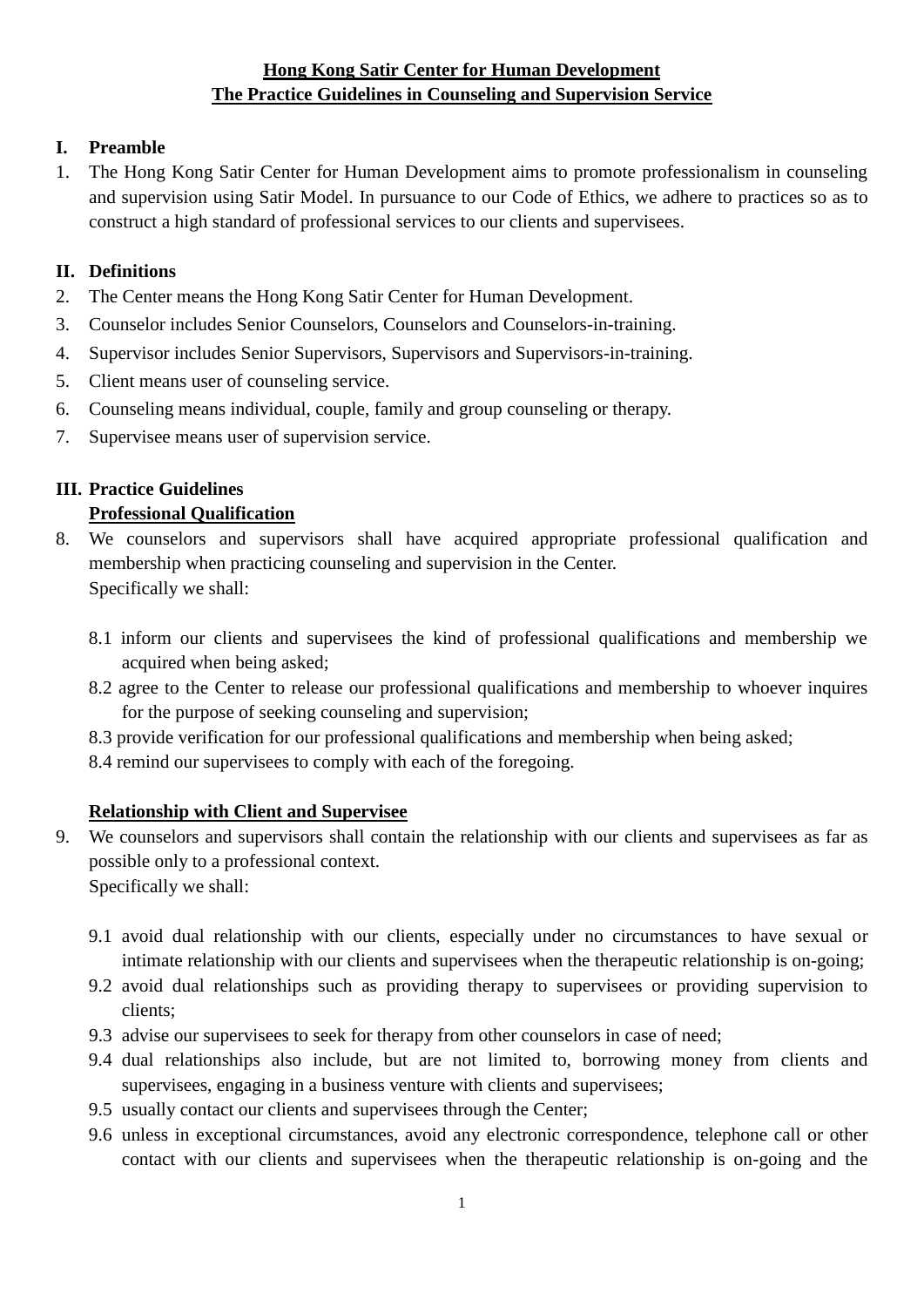correspondence is out of the context of therapy or supervision.

## **Confidentiality and Consent**

- 10. We counselors and supervisors shall uphold the confidentiality rule at all times. Specifically we shall:
	- 10.1 explain to our clients and supervisees the "Service Agreement" in the beginning of our services;
	- 10.2 invite our clients and supervisees to acknowledge the acceptance of the "Service Agreement" by signing;
	- 10.3 cease any service when our client and supervisees refuse to accept the terms of "Service Agreement";
	- 10.4 disclose no information on the clients and supervisees or the case, to a third party unless with written consent from our clients and supervisees:
	- 10.5 in case of emergency, danger to a person, unethical practice of the supervisees, report such to the Center even without consent from the clients and supervisees;
	- 10.6 when receiving an order from court or government agency for production of case record, promptly notify our clients and supervisees and provide necessary information as legally required;
	- 10.7 record any disclosure details in the case file.

# **Maintaining and Safeguarding Records**

11. We counselors and supervisors shall maintain proper record of our interview and safeguard the records with our utmost care.

Specifically we shall:

- 11.1 make accurate record of an interview;
- 11.2 keep all records in case files stored in the Center;
- 11.3 under no circumstance remove any content from the case file or the file from the Center;
- 11.4 submit an interview record and worksheet for safekeeping as stipulated by the Center;
- 11.5 take all precaution not to put down information that might lead to the identification of our clients and supervisees in the interview record and worksheet;
- 11.6 take extra precaution to prevent unauthorized access to our computers or other electronic storage media when such devices contain any case information;
- 11.7 destroy all case information stored in our possession including computer record when the case is closed or the supervision ends;
- 11.8 for supervisor, to access the supervision case file for risk assessment, only when need arises;
- 11.9 document our decisions to terminate a case or dismiss supervisees.

# **Video and Audio Recording**

- 12. We counselors and supervisors shall only video or audio record our interviews for professional purpose. Specifically we shall:
	- 12.1 invite our clients and supervisees to sign an agreement to the video and audio recording an interview;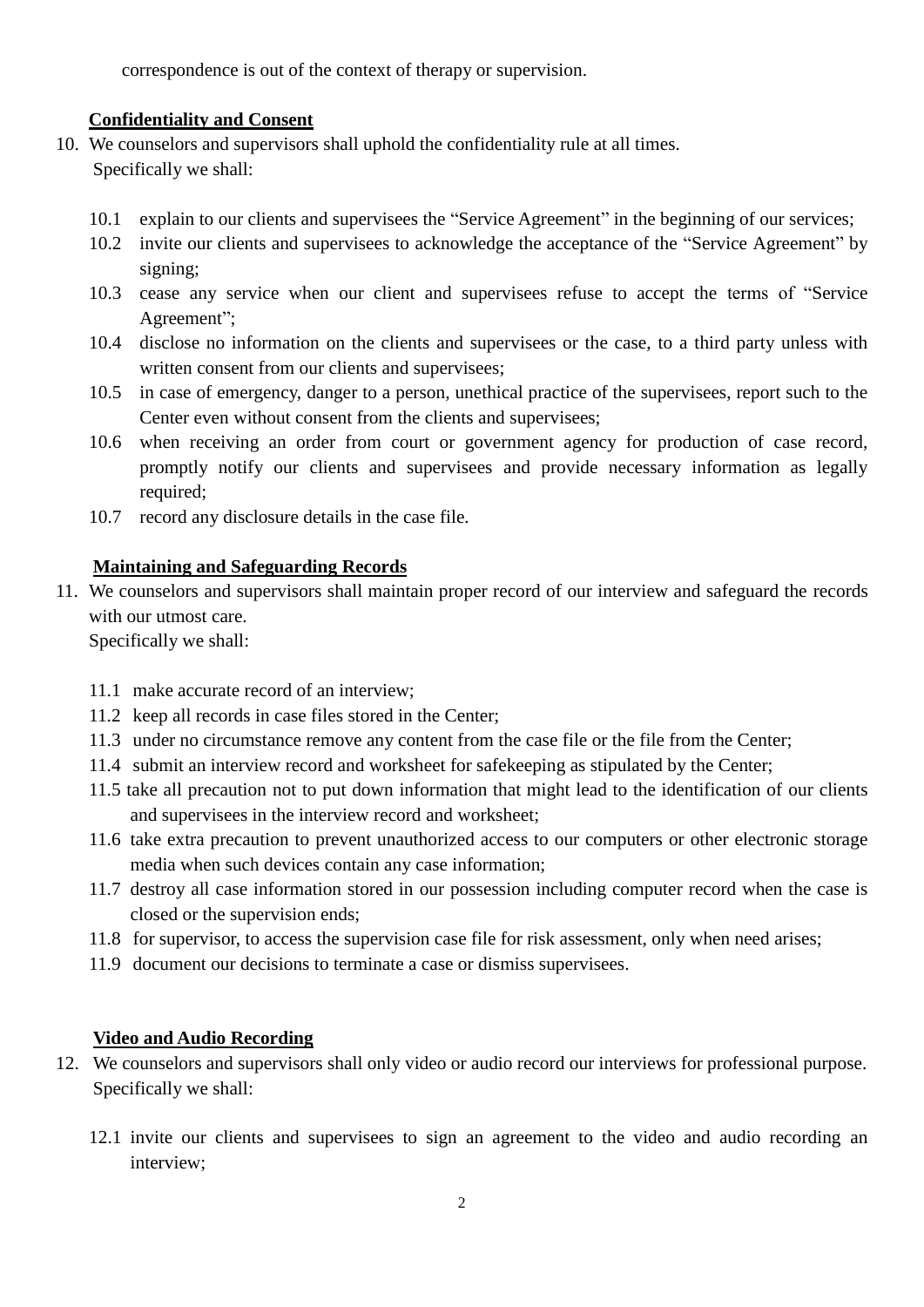- 12.2 keep the signed agreement in the case file as a proof of consent to video and audio recording;
- 12.3 use the video and audio recording only according to the terms of the signed agreement;
- 12.4 safeguard the video and audio records in an utmost careful manner so as to prevent unauthorized access to such records;
- 12.5 destroy the video and audio records when the case is closed or the supervision ends.

#### **Remuneration**

13. We counselors and supervisors shall accept remuneration from the Center, as agreed on service contract.

Specifically we shall:

- 13.1 take no money directly from our clients and supervisees;
- 13.2 whenever possible refrain from accepting any gifts including "laisee" from our clients and supervisees. Only in unavoidable circumstances, accept food or gift of the value HK\$50 or less. If the value is over HK\$50, refer the gift to the Center for disposal;
- 13.3 accept no barter service in exchange of our professional services;
- 13.4 reimburse traveling expenses for voluntary service according to the scale set down by the Center.

#### **Conflict of Interest**

- 14. We counselors and supervisors shall avoid conflict of interest. Specifically we shall:
	- 14.1 restrain from promoting personal trade activities, e.g. giving out personal name cards to our clients and supervisees;
	- 14.2 restrain from referring other professionals such as private medical, legal or insurance practitioners to our clients and supervisees;
	- 14.3 recommend referral to outside counseling and supervision services according to a list of professional bodies and health services hotlines provided by the Center;
	- 14.4 release information that may lead to conflicts of interest between a third party and the Center.

## **Professional Conduct**

- 15. We counselors and supervisors shall uphold our professional conduct at all times. Specifically we shall:
	- 15.1 attend interviews punctually as scheduled;
	- 15.2 inform the Center for re-scheduling as early as possible.

## **Supervision**

- 16. We counselors and supervisors shall take supervision or supervision-on-supervision as a mean to improve our professional ability. Specifically we shall:
	- 16.1 take at least one session of supervision for every 10 sessions of counseling conducted by ourselves;